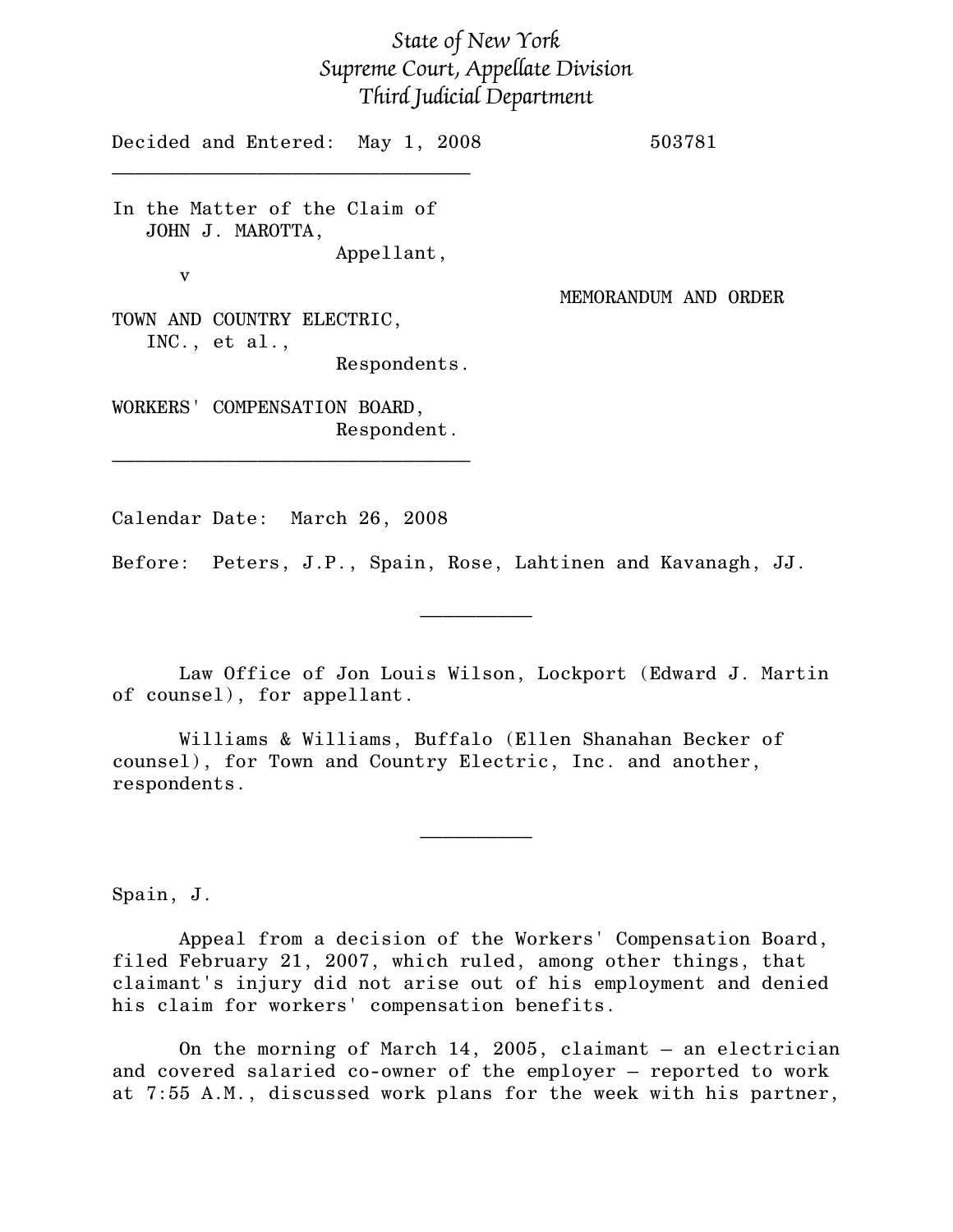## -2- 503781

and loaded his work truck with supplies and materials. He then drove to the site of his assigned electrical job. On the direct route to the job site, claimant went to a drive-through window to purchase coffee and a muffin and, when he reached for his money in his back pocket, he felt a "pop" in his back and experienced pain radiating down both legs and, later, paralysis in his right leg. He was hospitalized and diagnosed with herniated disks and underwent emergency transpedicular diskectomies, or disk and fragment removal, and decompression. Claimant, unable to return to work until September 12, 2005, filed a claim for workers' compensation benefits, which the employer's workers' compensation carrier disputed. Claimant testified at a hearing, submitted medical evidence in support of his claim from his treating neurosurgeon and underwent two independent medical exams.

The Workers' Compensation Law Judge determined that claimant's injuries were work-related and awarded him benefits. On the carrier's appeal, the Workers' Compensation Board reversed, finding that claimant had deviated from his employment when he went to the drive-through and, thus, his injury did not arise out of his employment. The Board also concluded that the record did not support a finding of occupational disease. Claimant appeals.

To be compensable, an injury must arise out of and in the course of employment (see Workers' Compensation Law § 10). There is no dispute that claimant's injury occurred during the course of his employment, given that he had reported to the employer's office, loaded his work truck with supplies and was en route to his designated job site and, as such, had started his work day (see Matter of Gutierrez v Courtyard by Marriott, 46 AD3d 1241, 1242 [2007]). Since the injury occurred during the course of claimant's employment, a presumption arises that it also "arose out of" the scope of his employment, unless the presumption is successfully rebutted by substantial evidence to the contrary (Gutierrez v Courtyard by Marriott, 46 AD3d at 1242; accord Matter of Camino v Chappaqua Transp., 19 AD3d 856, 856-857 [2005]; see Workers' Compensation Law § 21). "Activities which are purely personal pursuits are not within the scope of employment and are not compensable under the Workers' Compensation Law, with the test being whether the activities are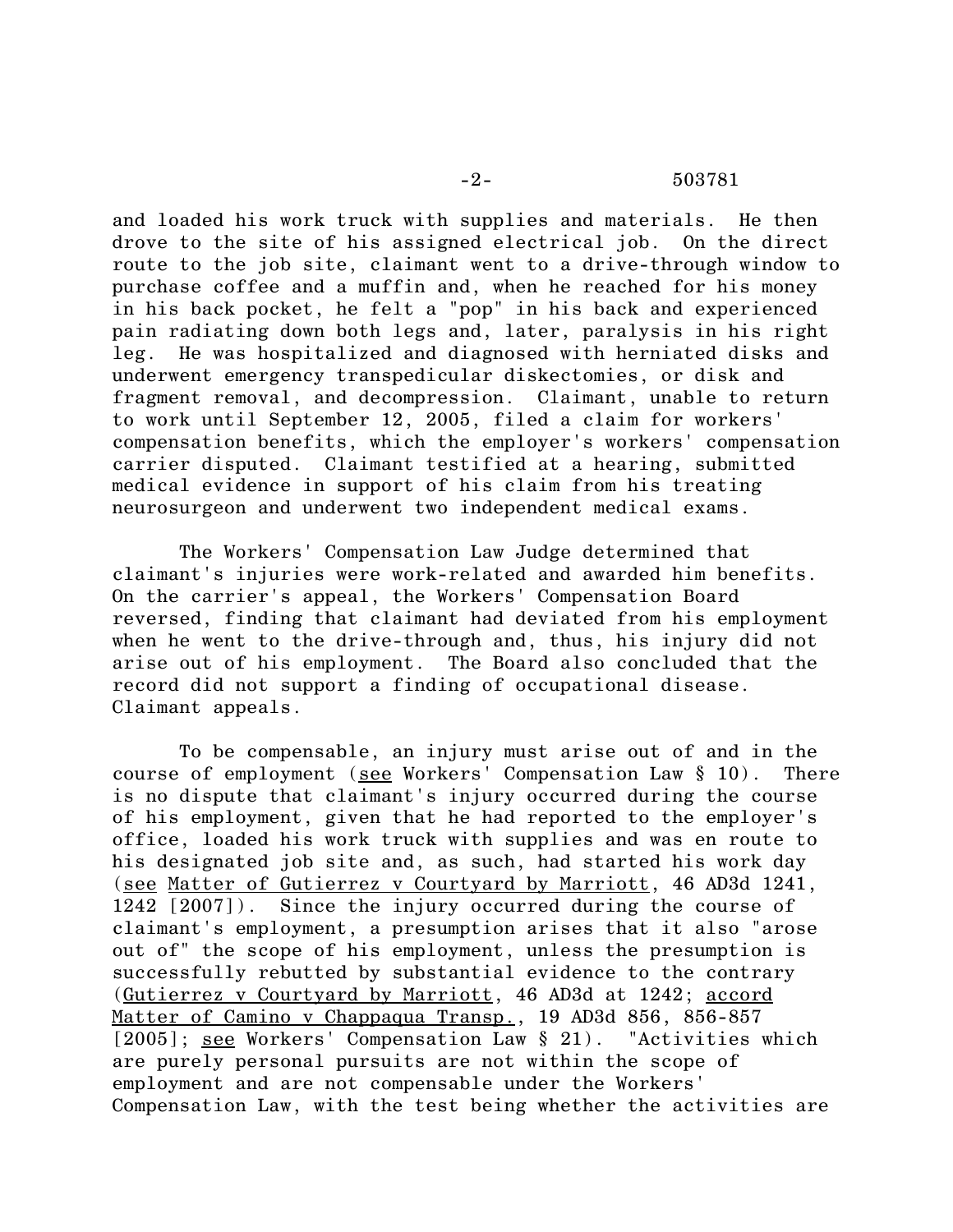both reasonable and sufficiently work related under the circumstances" (Matter of Vogel v Anheuser-Busch, 265 AD2d 705, 705 [1999] [citation omitted]; see Matter of Richardson v Fiedler Roofing, 67 NY2d 246, 249 [1986]; Matter of Pagano v Anheuser Busch, 301 AD2d 977, 978 [2003]).

"Although the question of whether an activity constitutes a purely personal pursuit is one of fact for the Board to resolve, the Board's decision will not be sustained if it is unsupported by the evidence in the record" (Matter of Harris v Poughkeepsie Journal, 289 AD2d 640, 641 [2001] [citation omitted]; see Matter of Camino v Chappaqua Transp., 19 AD3d at 856). While the Board recognized that claimant's accident occurred in the course of his employment, it concluded that he had deviated from his employment when he stopped for coffee while en route to his job site and, thus, the injury did not arise out of his employment. We find, however, that substantial evidence did not exist to support the conclusion that claimant was involved in a purely personal pursuit, and conclude that the presumption that his injury arose out of his employment has not been rebutted by substantial evidence to the contrary (see Matter of Camino v Chappaqua Transp., 19 AD3d at 856-857; Matter of Cruz v Karl Ehmer, Inc., 282 AD2d 841, 842 [2001]). Importantly, "[m]omentary deviation[s] from the work routine for a customary and accepted purpose will not bar a claim for benefits" (Matter of Richardson v Fiedler Roofing, 67 NY2d at 249) and "[a]ccidents that occur during an employee's short breaks, such as coffee breaks, are considered to be so closely related to the performance of the job that they do not constitute an interruption of employment" (Matter of Pabon v New York City Tr. Auth., 24 AD3d 833, 833 [2005]; <u>see Matter of Caporale v Dept. of Taxation & Fin.</u>, 2 NY2d 946 [1957], affg 2 AD2d 91, 92 [1956]; cf. Matter of Marquis v Frank's Vacuum Truck Serv., Inc., 29 AD3d 1038, 1039 [2006]; Matter of Balsam v New York State Div. of Empl., 24 AD2d 802, 803 [1965] [the claimant deviated from approved coffee break]).

Claimant's undisputed testimony is that he briefly stopped at the drive-through for coffee on his direct route to his assigned off-premises job site, as he had done in the past given the lack of a coffee maker at his office. This constituted a momentary and customary break which did not interrupt his